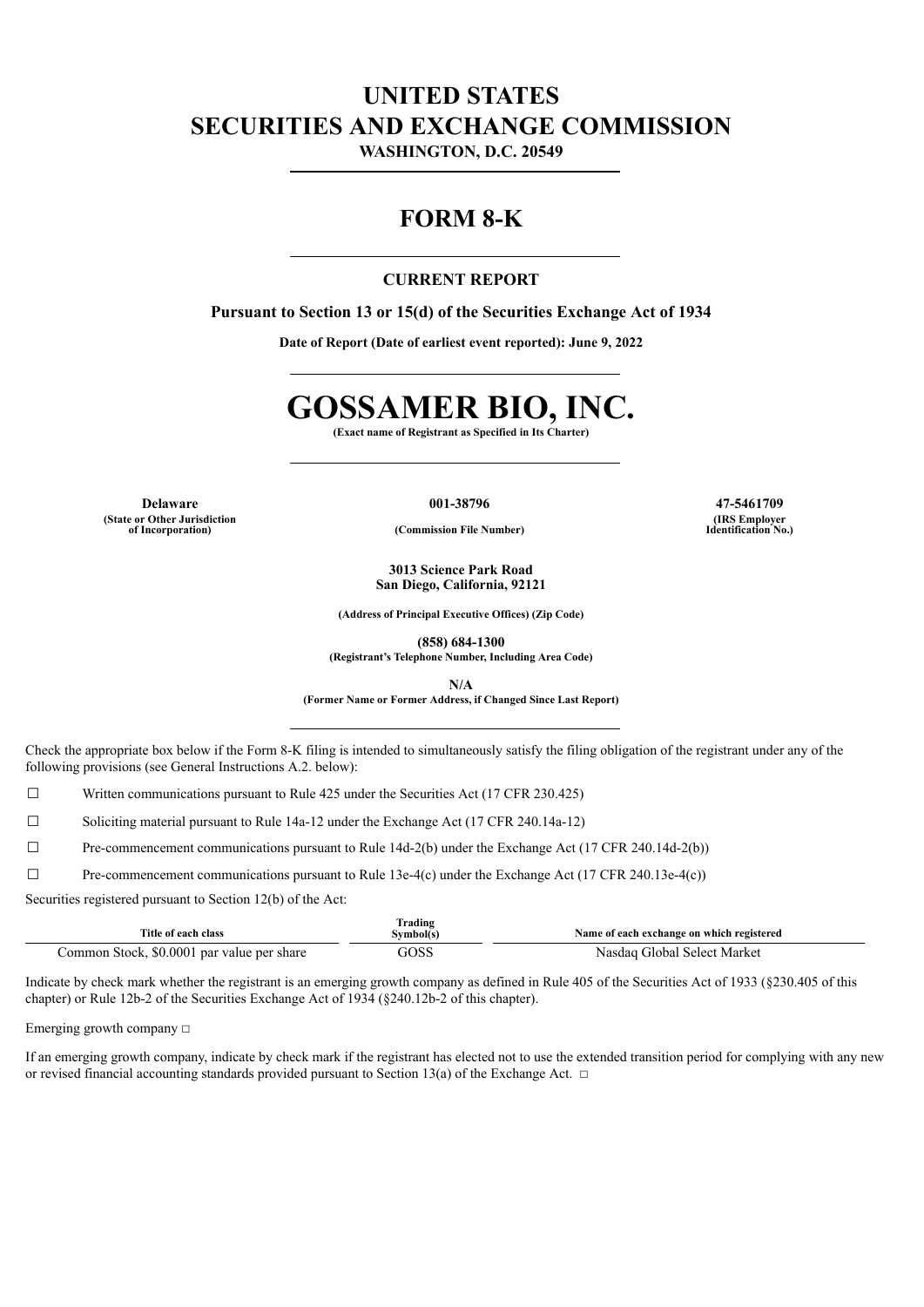#### **Item 5.07 Submission of Matters to a Vote of Security Holders.**

Gossamer Bio, Inc. (the "Company") held its annual meeting of stockholders on June 9, 2022. The following is a brief description of each matter voted upon at the meeting and the number of votes cast for, withheld or against, the number of abstentions and the number of broker non-votes with respect to each matter, as applicable.

1. The election of three directors to serve as Class I directors for a three-year term to expire at the 2025 annual meeting of stockholders. The following three Class I directors were re-elected by the votes indicated:

|                             | For        | Withheld  | <b>Broker Non-Votes</b> |
|-----------------------------|------------|-----------|-------------------------|
| Kristina Burow              | 41.834.639 | 4.636.638 | 12.761.120              |
| Thomas Daniel, M.D.         | 41.794.301 | 4.676.976 | 12.761.120              |
| Sandra Milligan, M.D., J.D. | 41,921,172 | 4,550,105 | 12.761.120              |

2. The ratification of the selection of Ernst & Young LLP as the Company's independent registered public accounting firm for the fiscal year ending December 31, 2022. The selection was ratified by the votes indicated:

| For                      | 0.01380<br>___ | stail.<br>. | Non-Votes<br>Broker<br>. |
|--------------------------|----------------|-------------|--------------------------|
| 50<br>٦X<br>$\sim$<br>__ | 60<br>36.<br>. | $ -$        | _                        |

3. The approval, on an advisory basis, of the compensation of the Company's named executive officers. The compensation of the named executive officers was approved, on an advisory basis, by the votes indicated:

| For        | Against | Abstain | <b>Broker Non-Votes</b> |
|------------|---------|---------|-------------------------|
| 46,093,471 | 345,876 | 31,930  | 2,761,120               |

1